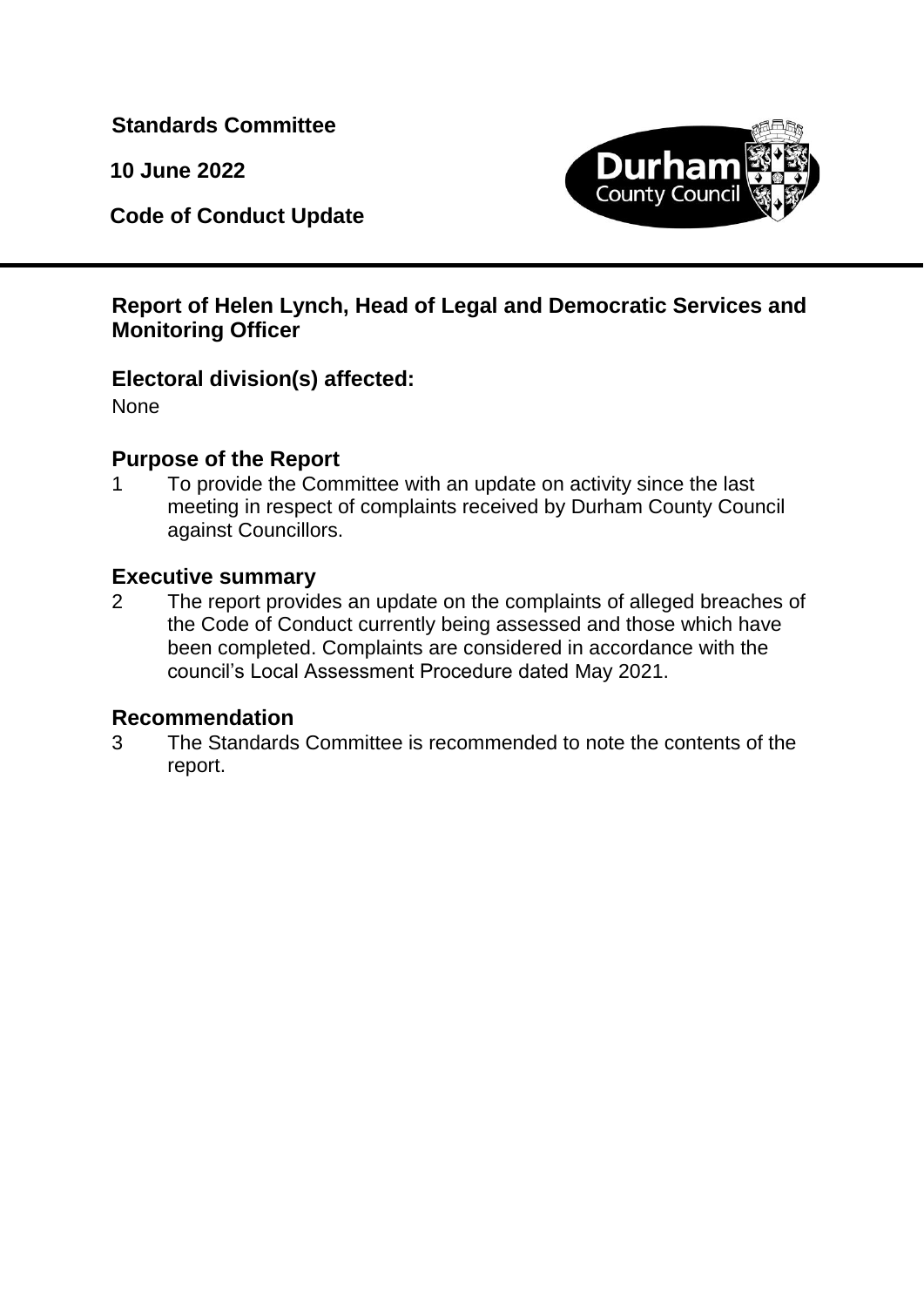# **Complaints**

- 4 The council has a duty under section 27 of the Localism Act 2011 to promote and maintain high standards of conduct by its members and to adopt a Code of Conduct that is consistent with the Nolan Principles. It must also have in place arrangements to consider allegations about breaches of the Codes of Conduct for Members, by the council's own members and of members of parish/town councils for which the council is the principal authority.
- 5 There have been 16 formal complaints received between 28 February 2022 and 31 May 2022. Of those complaints one was rejected on the basis that it was outside of the jurisdiction of the Monitoring Officer for complaints to be considered, namely a Parish Meeting. There have been 11 final decision notices issued in the last period the outcome of each complaint shown at Appendix 2.
- 6 In respect of the ongoing complaints it would not be appropriate to comment on those complaints that are currently being assessed investigated but Decision Notices will be available for inspection once the decision has been communicated to the Member subject to the Complaint.

# **Training**

- 7 As part of the member induction, the Monitoring Officer has offered and delivered training to newly elected members of the Council following byelections.
- 8 The Governance Lawyer has delivered training to a member following a recommendation of informal resolution in respect of a code of conduct complaint.

## **Conclusion**

9 The report is intended to provide an overview of complaints handling to assist the Standards Committee to fulfil their role in promoting and maintaining high standards of conduct.

## **Background papers**

- Local Assessment Procedure dated May 2021.
- Decision Notices.

| <b>Contact:</b> | Kamila Coulson-Patel | Tel: 03000 269674 |
|-----------------|----------------------|-------------------|
|-----------------|----------------------|-------------------|